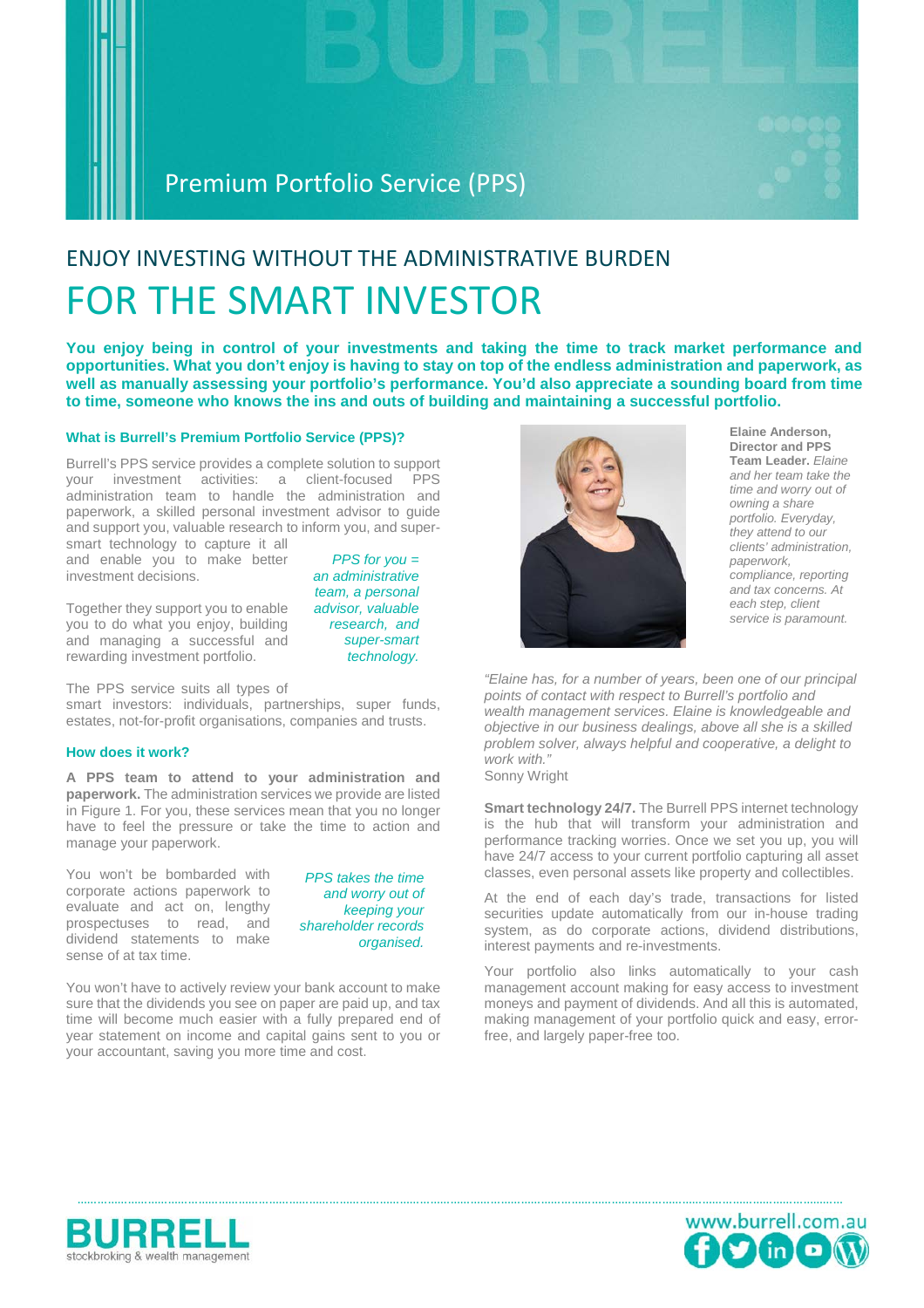

**A personal advisor to guide and support you.** Whether you already have an established portfolio or are just starting

out, we will meet with you to get to know your personal investment objectives. Your personal investment advisor will then be primed to assist you with investment selection, buying and selling shares, responding to

*Even the most skilled investors can benefit from a second opinion.*

corporate actions, and working with you to review and help grow your portfolio.

Our PPS technology also helps your advisor view your complete portfolio structure at a glance, enabling you to receive more informed investment recommendations, more quickly.

**Information at your fingertips, anytime.** At the end of the day, our clients most want to know the current status and performance of their investments, specifically the value of their total portfolio, what individual investments they own, what they paid for it, and what yield is being realised. The Burrell PPS technology provides this information and so much more for example:

- ↗ Access performance calculations like realised and unrealised gains and losses, income/distribution and franking credits
- ↗ Benchmark your portfolio's performance against ASX indices
- ↗ Compare the performance of different asset classes
- ↗ Produce 'as at' reports to show the state of your portfolio as at a past date
- ↗ Test 'what if' scenarios to determine your net position by hypothetically changing critical drivers.

These reports can be extracted by you at any time, and also act as a powerful tool for your personal investment advisor come review time and when advising you on opportunities. Many of our clients' accountants also rely on the PPS paperless reports to perform their

audits: they don't need to see the supporting paperwork.

You'll have all the information you need to build and manage a successful portfolio. As well as your online portfolio, we will provide you with our **Burrell Desktop software** which gives

*If you need anything else, just contact your advisor or our research analyst. We'd be happy to help.* 

you access to most of the market and portfolio information our advisors access in their day to day operations.

On top of this, each day you may receive Burrell's *Daily Research Notes*, each month you will receive the *Burrell Bourse*, and our latest research is available to you when you login at burrell.com.au.



**Make better decisions and capture opportunities.** Having all your investments accurately recorded in one place is a great feat in itself, but using this information to make better decisions and capture opportunities is something altogether more exciting.

We will give you priority notice of rights issues, takeover offers and other capital movements. You won't miss corporate actions: we will alert you to the opportunity, provide you with our considered recommendation, and if you give us the go ahead, we'll make it happen.

You'll also be in a better position to understand your tax position: we can proactively manage your capital gains tax position throughout the year and tax planning can be implemented prior to 30 June. No more searching for capital gains details at tax time or when you are looking to maximise an investment strategy.

**A committed team who knows you and cares about your investments.** If our PPS technology is the hub, our people are the heart. When you call us, you won't find a call centre. What you will find is a team of portfolio administration experts led by Elaine Anderson. When you speak to the same person every time, you don't have to explain your position again and again, and there is an implied level of responsibility you won't find in a call centre or larger firm.

Likewise, our trading, broking, research and settlement teams are close enough that we can respond to your instruction quickly and effectively. And our in-house stock clearing and settlements team - a rarity in Queensland stockbroking - means that we have superior control over trades and can proficiently process your pre-tax adjustments. An outsourced settlements function just can't move so fast.

You are always in control. Your advisor and PPS team make no decisions and take no action without consulting you first. You will have 24 hour online access to your current

portfolio position and you'll receive all contract notes detailing the shares which you buy or sell. You can elect to receive more information if you want (such as prospectuses), that's entirely up to

*Your investments are registered in your name, and you're always in full control of them.*

you. And if you ever wish to take over the administration of your portfolio, you can cancel Burrell's PPS service with one month's written notice.